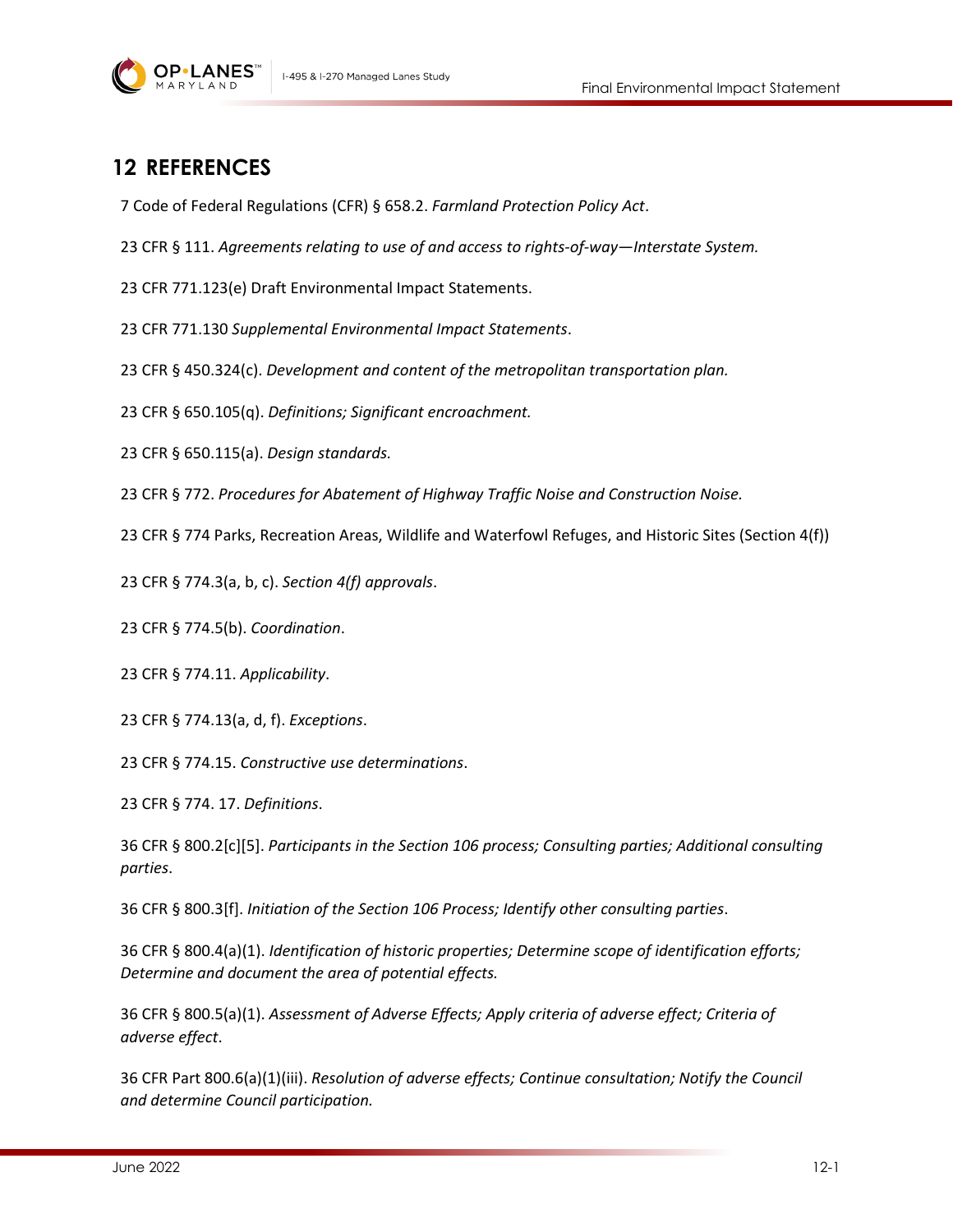

36 CFR Part 800.14(b). *Federal agency program alternatives; Programmatic agreements.*

36 Code of Federal Regulations (CFR) § 800.8. *Coordination with the National Environmental Policy Act*.

36 CFR § 800.16(I)(1). *Definitions; Historic Property*.

40 CFR § 1502.16. *Environmental Consequences*.

40 CFR § 1508.1(g). *Definitions; Effects or impacts*.

40 CFR § 1508.8. *Effects*.

49 CFR § 24. *Uniform Relocation Assistance and Real Property Acquisition for Federal and Federally-Assisted Programs.*

50 CFR § 10.13. *General Provisions; List of Migratory Birds.*

50 CFR § 22.3. *Eagle Permits; Definitions.*

16 United States Code (U.S.C.) § 1. *National Parks, Military Parks, Monuments, and Seashores.*

16 U.S.C. § 668-668c. *Bald and Golden Eagle Protection Act*.

16 U.S.C. § 703-712. *Migratory Bird Treaty Act*.

23 U.S.C. § 107(d). *Acquisition of rights-of-way—Interstate System.*

33 U.S.C § 408. *Rivers and Harbors Act*.

33 U.S.C. § 1341*. Certification.*

33 U.S.C. § 1342. *National pollutant discharge elimination system*.

42 U.S.C. § 61. *Uniform Relocation Assistance and Real Property Acquisition Policies for Federal and Federally Assisted Programs.*

42 U.S.C. § 4332(c)(iv). *Cooperation of agencies; reports; availability of information; recommendations; international and national coordination of efforts*.

54 U.S.C. § 101101. *Authority to accept land, rights-of-way, buildings, other property, and money.*

54 U.S.C. § 306108. *Effect of undertaking on historic property*.

40 CFR Title 40, Chapter I, Subchapter D, Part 121. *Protection of Environment; Environmental Protection Agency; Water Programs; State Certification of Activities Requiring a Federal License or*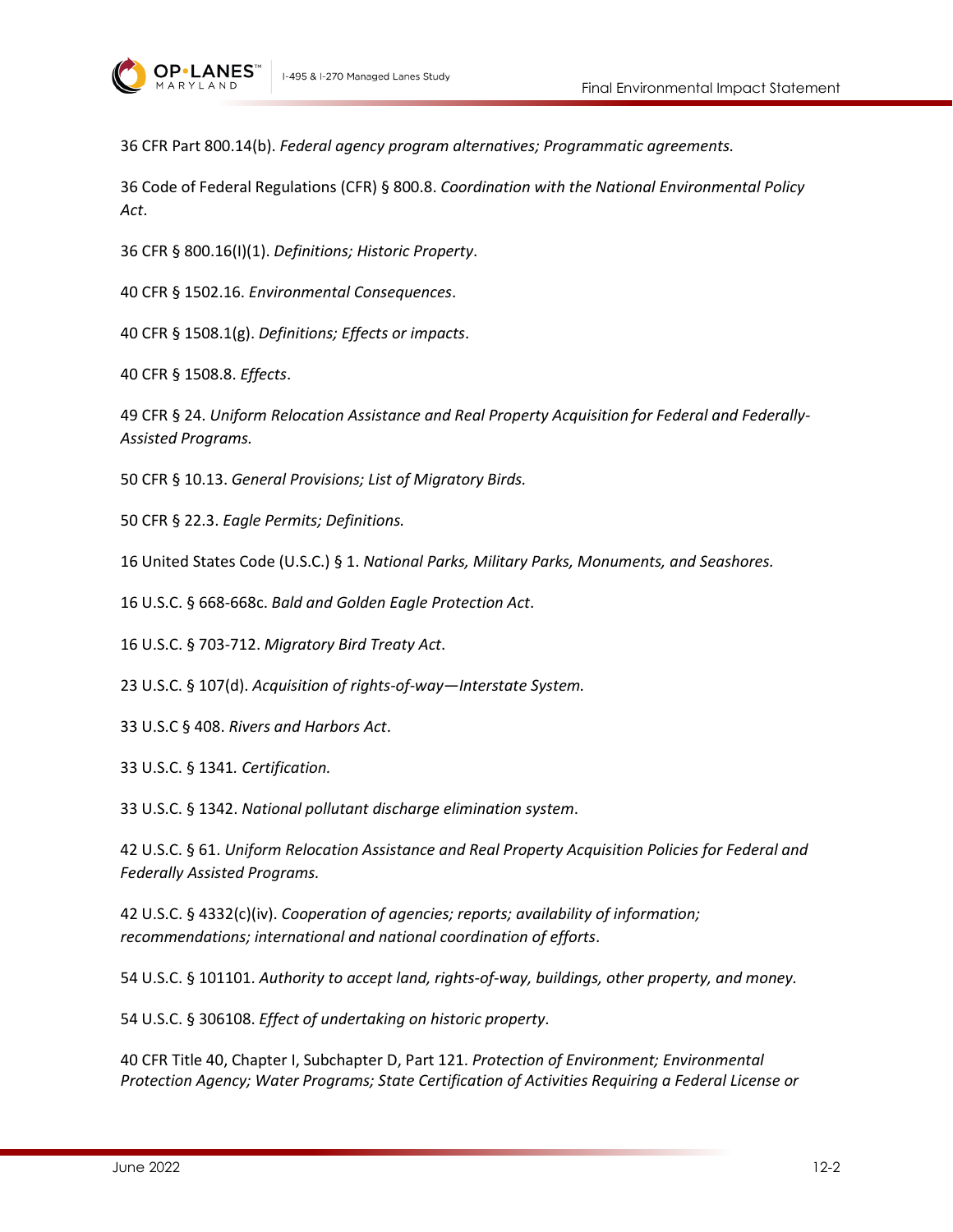

*Permit.* Available at: [https://www.epa.gov/sites/default/files/2020-](https://www.epa.gov/sites/default/files/2020-07/documents/clean_water_act_section_401_certification_rule.pdf) [07/documents/clean\\_water\\_act\\_section\\_401\\_certification\\_rule.pdf.](https://www.epa.gov/sites/default/files/2020-07/documents/clean_water_act_section_401_certification_rule.pdf)

AASHTO Highway Safety Manual <http://www.highwaysafetymanual.org/Pages/default.aspx/>

AASHTO's Practitioner's Handbook 7. *Defining the Purpose and Need and Determining the Range of Alternatives for Transportation Projects.* https://environment.transportation.org/wpcontent/uploads/2021/05/ph07-2.pdf

Barrett, M. E., R. D. Zuber, E. R. Collins III, J. F. Malina, Jr., R. J. Charbeneau, and G. H. Ward. 1993. *A Review and Evaluation of Literature Pertaining to the Quantity and Control of Pollution from Highway Runoff and Construction.* Center for Transportation Research. Austin, TX.

Berry, W., N. Rubinstein, B. Melzian, and B. Hill. 2003. *The Biological Effects of Suspended and Bedded Sediment (SABS) in Aquatic Systems: A Review*. US Environmental Protection Agency, Narragansett, Rhode Island. Internal Report.

Blackwell, Robert J. 1989. *Overlay Zoning, Performance Standards, and Environmental Protection After Nollan*. 16 B.C. Envtl. Aff. L. Rev. 615. Available at: [http://lawdigitalcommons.bc.edu/ealr/vol16/iss3/6.](http://lawdigitalcommons.bc.edu/ealr/vol16/iss3/6)

Brown, M. L. and R. G. Brown. 1984. *Herbaceous Plants of Maryland.* Port City Press, Baltimore, Maryland.

Buckler, D. A. and G. E. Granato. 1999. *Assessing Biological Effects from Highway-Runoff Constituents.* US Geological Survey, Northborough, Massachusetts. Open-File Report 99-240.

Center for Watershed Protection (CWP). 2003. *Impacts of Impervious Cover on Aquatic Systems.* Watershed Protection Research Monograph No. 1.

City of Gaithersburg. Geographic Information System (GIS) web map. [https://maps.gaithersburgmd.gov/gallery/.](https://maps.gaithersburgmd.gov/gallery/)

City of Rockville. 2017. *Bicycle Master Plan.*

City of Rockville. GIS Open Data[. http://data-rockvillemd.opendata.arcgis.com/.](http://data-rockvillemd.opendata.arcgis.com/)

23 CFR § 650.111 - *Location hydraulic studies.*

Code of Maryland Regulations (COMAR). Chapter 11.07.05. *Public Notice of Toll Schedule Revisions.*

COMAR. Chapter 26.17. *Water Management*.

COMAR. Chapter 26.17.01.01 *Erosion and Sediment Control; Definitions*.

COMAR. Chapter 26.17.04. *Construction on Nontidal Waters and Floodplains.*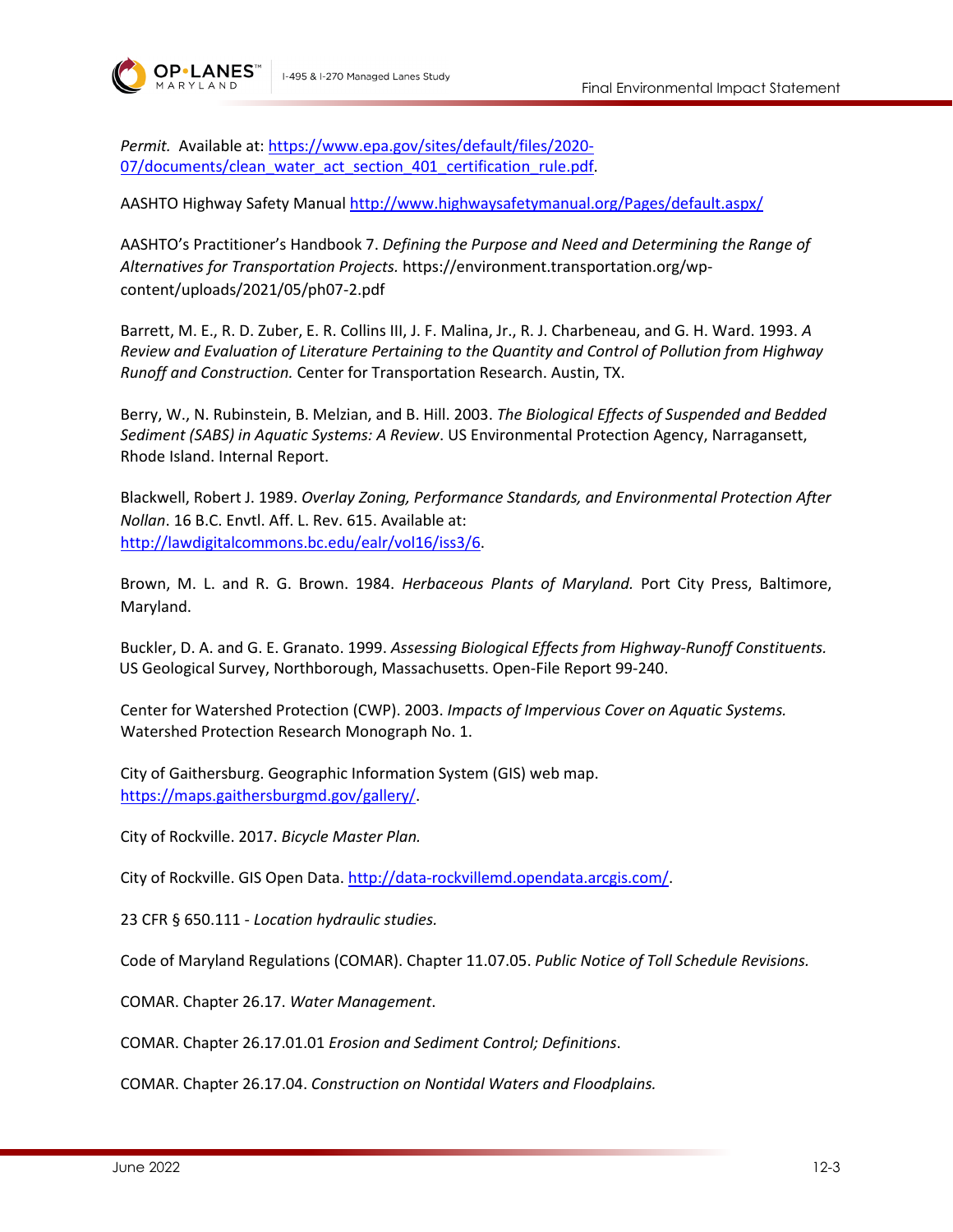

COMAR. Chapter 26.23. *Nontidal Wetlands.*

COMAR. Chapter 27.01.09.04. *Plant Habitat and Wildlife Habitat.*

Council on Environmental Quality (CEQ). 1997. *Environmental Justice: Guidance Under NEPA*.

CEQ. 2016. *Final Guidance for Federal Departments and Agencies on Consideration of Greenhouse Gas Emissions and the Effects of Climate Change in National Environmental Policy Act Reviews*. [https://ceq.doe.gov/docs/ceq-regulations-and-guidance/nepa\\_final\\_ghg\\_guidance.pdf](https://ceq.doe.gov/docs/ceq-regulations-and-guidance/nepa_final_ghg_guidance.pdf)

Executive Order 5650.2. 1979. *Floodplain Management and Protection*. <https://www.fhwa.dot.gov/engineering/hydraulics/policymemo/order56502.pdf>

Executive Order 11988. 1977. *Floodplain Management*. https://www.archives.gov/federalregister/codification/executive-order/11988.html

Executive Order 11990. 1977. *Protection of Wetlands.* https://www.archives.gov/federalregister/codification/executive-order/11990.html

Executive Order 12898. 1994. *Federal Actions to Address Environmental Justice in Minority Populations and Low-Income Populations.*

Executive Order 13166. 2000. *Improving Access to Services for Persons with Limited English Proficiency.*

Executive Order 13807. 2017. *Establishing Discipline and Accountability in the Environmental Review and Permitting Process for Infrastructure Projects.*

Executive Order 13990. 2021. *Protecting Public Health and the Environment and Restoring Science to Tackle the Climate Crisis.*

Fairfax County, 2018. Understanding Erosion and Sediment Controls. <https://www.fairfaxcounty.gov/soil-water-conservation/erosion-sediment-controls-construction-site>

Fairfax County. Open Geospatial Data. [https://www.fairfaxcounty.gov/maps/open-geospatial-data.](https://www.fairfaxcounty.gov/maps/open-geospatial-data)

Fairfax County Department of Public Works and Environmental Services (FCDPWES), Watershed Planning and Assessment Branch. 2006. *Standard Operating Procedure Manual: Fairfax County Biological Stream Monitoring Program*.

Fairfax Water. 2018. *Annual Water Quality Report*. [https://www.fairfaxwater.org/sites/default/files/newsletters/ccr\\_2018.pdf](https://www.fairfaxwater.org/sites/default/files/newsletters/ccr_2018.pdf)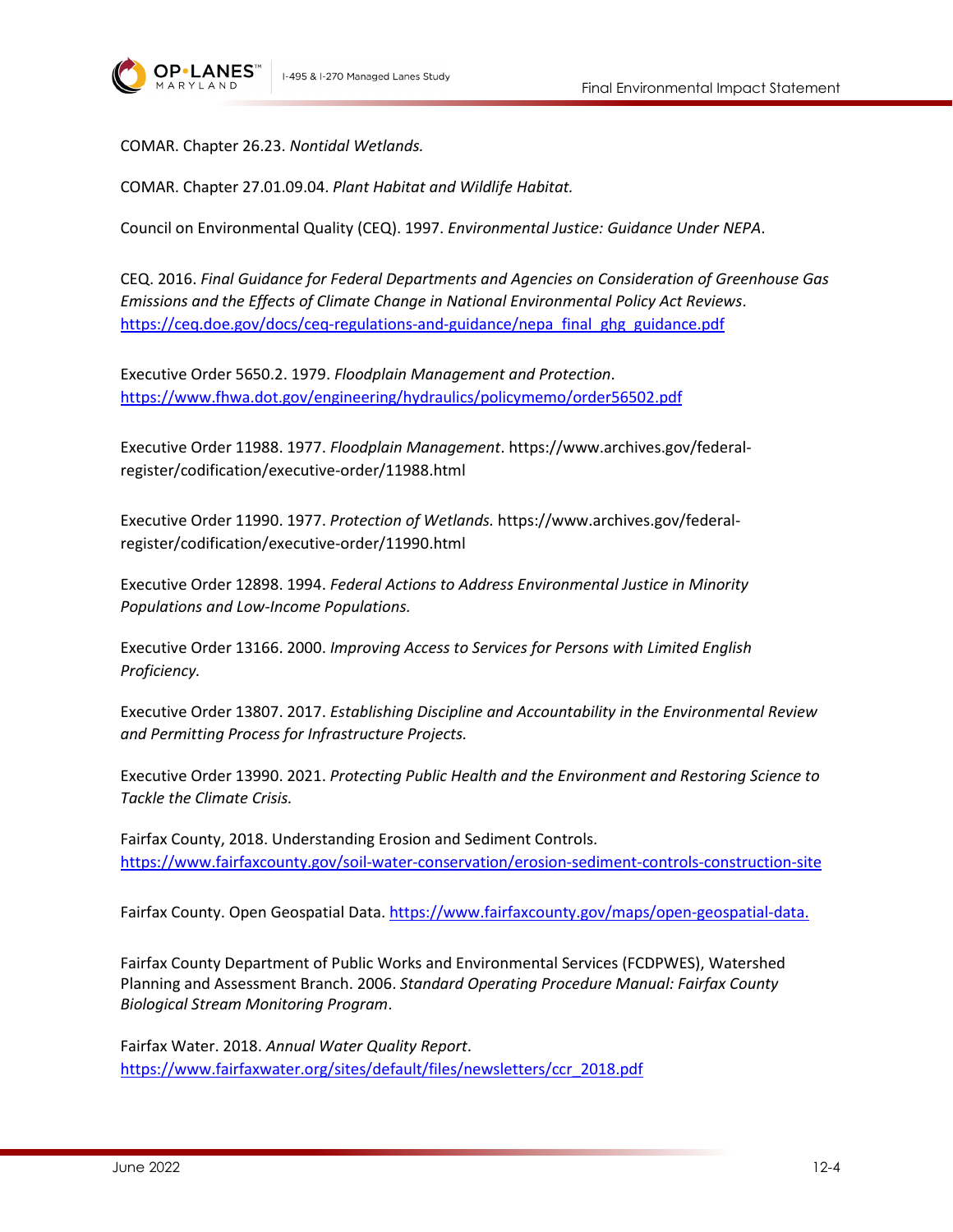

Federal Interagency Working Group (IWG). 2016. *Promising Practices for EJ Methodologies in NEPA Reviews*.

Federal Register. 2019. Volume 84, No. 72. April 15, 2019. *Air Plan Approval; District of Columbia, Maryland, and Virginia; Maryland and Virginia Redesignation Requests and District of Columbia, Maryland, and Virginia Maintenance Plan for the Washington, DC-MD-VA 2008 Ozone Standard Nonattainment Area.* [https://www.federalregister.gov/documents/2019/04/15/2019-06128/air-plan](https://www.federalregister.gov/documents/2019/04/15/2019-06128/air-plan-approval-district-of-columbia-maryland-and-virginia-maryland-and-virginia-redesignation)[approval-district-of-columbia-maryland-and-virginia-maryland-and-virginia-redesignation.](https://www.federalregister.gov/documents/2019/04/15/2019-06128/air-plan-approval-district-of-columbia-maryland-and-virginia-maryland-and-virginia-redesignation)

Federal Register. 1994. Volume 59. Issue 133. July 13, 1994. *Changes in Hydric Soils of the United States*. [https://www.govinfo.gov/app/details/FR-1994-07-13/94-16835.](https://www.govinfo.gov/app/details/FR-1994-07-13/94-16835)

Federal Register. 2016. *Final Guidance for Federal Departments and Agencies on Consideration of Greenhouse Gas Emissions and the Effects of Climate Change in National Environmental Policy Act Reviews*[. https://www.federalregister.gov/documents/2016/08/05/2016-18620/final-guidance-for](https://www.federalregister.gov/documents/2016/08/05/2016-18620/final-guidance-for-federal-departments-and-agencies-on-consideration-of-greenhouse-gas-emissions-and)[federal-departments-and-agencies-on-consideration-of-greenhouse-gas-emissions-and.](https://www.federalregister.gov/documents/2016/08/05/2016-18620/final-guidance-for-federal-departments-and-agencies-on-consideration-of-greenhouse-gas-emissions-and)

Federal Highway Administration (FHWA). 1987. *Guidance for Preparing and Processing Environmental and Section 4(f) Documents*. [https://www.environment.fhwa.dot.gov/projdev/impTA6640.asp.](https://www.environment.fhwa.dot.gov/projdev/impTA6640.asp)

FHWA. 2008. *Wildlife-Vehicle Collision Reduction Study: Report to Congress.* August 2008. FHWA-HRT-08-034.

FHWA. 2011. *Guidance on Environmental Justice and NEPA Memorandum.* [https://www.environment.fhwa.dot.gov/env\\_topics/ej/guidance\\_ejustice-nepa.aspx.](https://www.environment.fhwa.dot.gov/env_topics/ej/guidance_ejustice-nepa.aspx)

FHWA. 2012. Executive Order 6640.23A. *FHWA Actions to Address Environmental Justice in Minority Populations and Low-Income Populations*.

FHWA. 2012. *Section 4(f) Policy Paper*. [https://www.environment.fhwa.dot.gov/legislation/section4f/4fpolicy.aspx.](https://www.environment.fhwa.dot.gov/legislation/section4f/4fpolicy.aspx)

(FHWA. 2015. *Guidelines for Visual Impact Assessment of Highway Projects*. [https://www.environment.fhwa.dot.gov/env\\_topics/other\\_topics/VIA\\_Guidelines\\_for\\_Highway\\_Proj](https://www.environment.fhwa.dot.gov/env_topics/other_topics/VIA_Guidelines_for_Highway_Projects.aspx#fig32) [ects.aspx#fig32.](https://www.environment.fhwa.dot.gov/env_topics/other_topics/VIA_Guidelines_for_Highway_Projects.aspx#fig32)

FHWA. 2016. *Updated Interim Guidance on Mobile Source Air Toxic Analysis in NEPA Documents.* [https://www.fhwa.dot.gov/environment/air\\_quality/air\\_toxics/](https://www.fhwa.dot.gov/environment/air_quality/air_toxics/)

FHWA. 2021. *Infrastructure Carbon Estimator*. [https://www.fhwa.dot.gov/environment/sustainability/energy/tools/carbon\\_estimator/index.cfm](https://www.fhwa.dot.gov/environment/sustainability/energy/tools/carbon_estimator/index.cfm)

FHWA. 2017. *Policy on Access to the Interstate System.*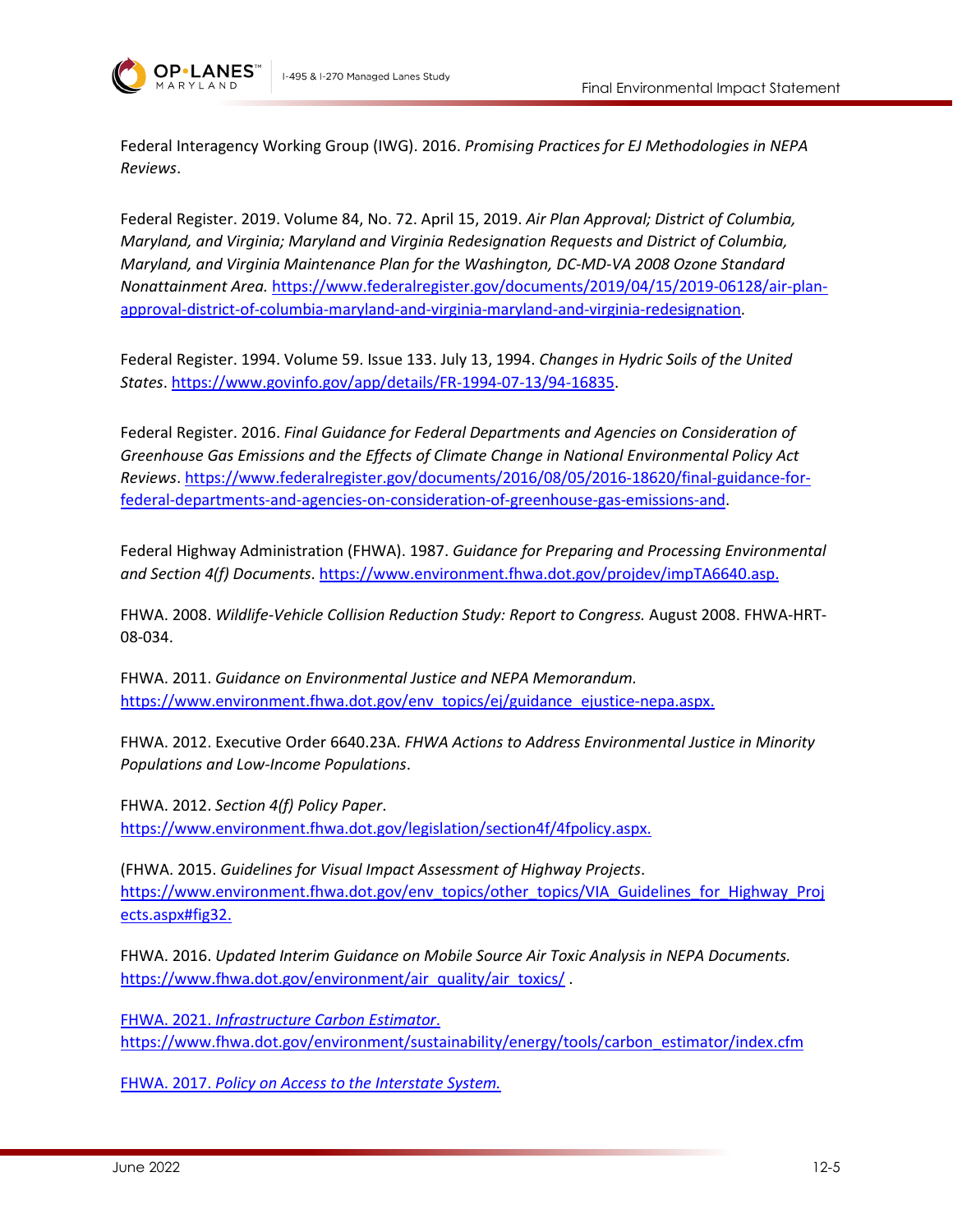



Forest Inventory and Analysis National Core Field Guide. 2019. Volume I: Field Data Collection Procedures for Phase 2 Plots. Version 9.0.

Fletcher, JL, and Busnel, RG . 1978. *Effects of Noise on Wildlife*. Academic Press.

Hanson, J., Helvey, M., Strach, R., editors. 2003. Non*-fishing impacts to essential fish habitat and recommended conservation measures*. Long Beach (CA): National Marine Fisheries Service (NOAA Fisheries) Southwest Region. Version 1. 75p.

Jones, Claudia, J. McCann, and S. McConville. 2000. *A Guide to the Conservation of Forest Interior Dwelling Birds in the Critical Area*. Chesapeake Bay Critical Area Commission, 58 pp.

Kartesz JT. The Biota of North America Program (BONAP). 2015. *North American Plant Atlas*. (http://bonap.net/napa). Chapel Hill, N.C. [maps generated from Kartesz, J.T. 2015. Floristic Synthesis of North America, Version 1.0. Biota of North America Program (BONAP). (in press)]. Accessed Nov. 2020.

Kryter, K.D. 1984. *Physiological, Psychological, and Social Effects of Noise*, NASA Reference Publication 1115.

Lopes, T. J. and S. G. Dionne. 1998. *A Review of Semivolatile and Volatile Organic Compounds in Highway Runoff and Urban Stormwater*. US Geological Survey, Northborough, Massachusetts. Open-File Report 98-409.

Martin, E. H. 2019. *Chesapeake Fish Passage Prioritization: An Assessment of Dams in the Chesapeake Bay Watershed*. The Nature Conservancy[. https://maps.freshwaternetwork.org/chesapeake/](https://maps.freshwaternetwork.org/chesapeake/) [Accessed 2 October 2019].

Maryland Department of the Environment (MDE). May 2014. *2011 Maryland Standards and Specifications for Soil Erosion and Sediment Control.*

MDE. January 2011. *Maryland Nontidal Wetland Mitigation Guidance, Second Edition.*

MDE. May 2009. *Maryland Stormwater Design Manual*. [https://mde.maryland.gov/programs/water/StormwaterManagementProgram/Pages/stormwater\\_de](https://mde.maryland.gov/programs/water/StormwaterManagementProgram/Pages/stormwater_design.aspx) [sign.aspx](https://mde.maryland.gov/programs/water/StormwaterManagementProgram/Pages/stormwater_design.aspx)

Maryland Department of Natural Resources (MDNR). 2013. *Maryland Reforestation Law.* <https://dnr.maryland.gov/forests/Documents/textupdate13.pdf>

MDNR. 2018a. *Land Acquisition and Planning, Stewardship, Scenic and Wild Rivers. Maryland's Scenic and Wild Rivers Map.* Available at: [http://dnr.maryland.gov/land/Pages/Stewardship/Scenic-and-Wild-](http://dnr.maryland.gov/land/Pages/Stewardship/Scenic-and-Wild-Rivers.aspx)[Rivers.aspx](http://dnr.maryland.gov/land/Pages/Stewardship/Scenic-and-Wild-Rivers.aspx) [Accessed 12 September 2018].

Maryland Department of Planning (MDP). 2019. *Planning Legislation*. <https://planning.maryland.gov/pages/OurWork/plan-legislation.aspx>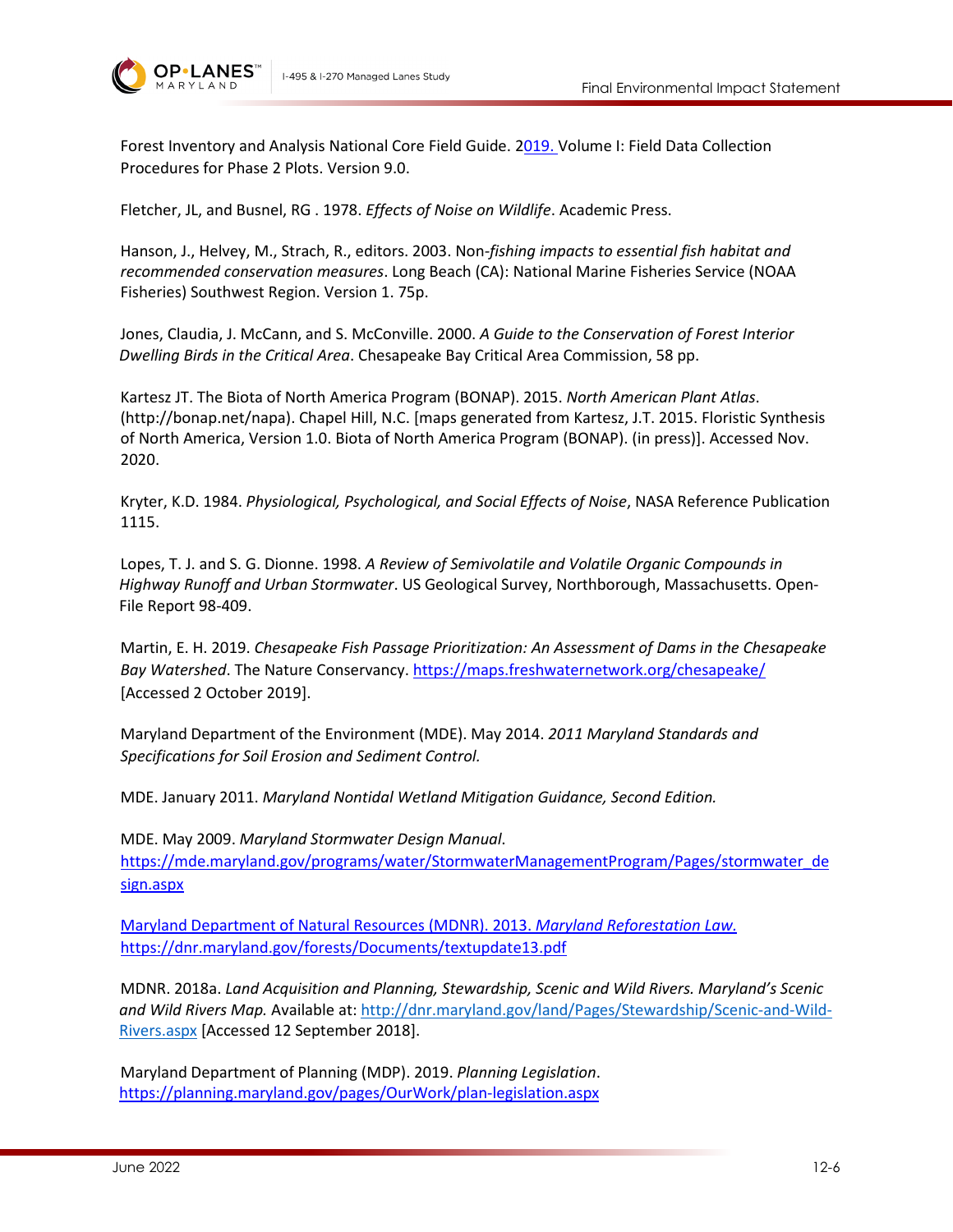



Maryland Department of Transportation (MDOT). *What is a Bikeway*. <https://www.mdot.maryland.gov/tso/pages/Index.aspx?PageId=89>

MDOT's Coronavirus Tracking Website: [\(https://www.mdot.maryland.gov/tso/Pages/Index.aspx?PageId=141\)](https://www.mdot.maryland.gov/tso/Pages/Index.aspx?PageId=141)

MDOT Motor Vehicle Administration (MDOT MVA). *Maryland Connected and Automated Vehicles (CAV) Working Group*.<https://mva.maryland.gov/safety/Pages/MarylandCAV.aspx>

MDOT. 2021. The I-270 Monorail Feasibility Study. [https://www.mdot.maryland.gov/OPCP/I-](https://www.mdot.maryland.gov/OPCP/I-270_MFS_Report_2021-2_23.pdf)[270\\_MFS\\_Report\\_2021-2\\_23.pdf](https://www.mdot.maryland.gov/OPCP/I-270_MFS_Report_2021-2_23.pdf)

MDOT State Highway Administration (MDOT SHA). 2006. *Draft Capital Beltway Study Natural Environmental Technical Report.*

MDOT SHA. 2012. *Indirect and Cumulative Effects Analysis Guidelines.*  <https://www.roads.maryland.gov/OPPEN/SHA%20ICE%20Guidelines.pdf>

MDOT SHA. 2019. *2019 Maryland State Highway Mobility Report*  [www.roads.maryland.gov/OPPEN/2018%20Mobility%20Report.pdf](http://www.roads.maryland.gov/OPPEN/2018%20Mobility%20Report.pdf)

MDOT SHA. 2020. *2020 Maryland State Highway Mobility Report*. [https://www.roads.maryland.gov/OPPEN/2020\\_mobility\\_report.pdf](https://www.roads.maryland.gov/OPPEN/2020_mobility_report.pdf)

MDOT SHA. 2020. *I-495 & I-270 Managed Lanes Study Purpose and Need Statement.* (DEIS, Appendix A)

MDOT SHA. 2020. *I-495 & I-270 Managed Lanes Study Air Quality Technical Report.* (DEIS, Appendix I)

MDOT SHA. 2020. *I-495 & I-270 Managed Lanes Study Alternatives Technical Report.* (DEIS, Appendix B)

MDOT SHA. 2020. *I-495 & I-270 Managed Lanes Study Avoidance, Minimization, & Impacts Report (AMR).* (DEIS, Appendix M)

MDOT SHA. 2020. *I-495 & I-270 Managed Lanes Study Community Effects Assessment / Environmental Justice Analysis Technical Report.* (DEIS, Appendix E)

MDOT SHA. 2020. *I-495 & I-270 Managed Lanes Study Draft Compensatory Mitigation Plan.* (DEIS, Appendix N)

MDOT SHA. 2020*. I-495 & I-270 Managed Lanes Study Conceptual Mitigation Plan* (DEIS, Appendix Q)

MDOT SHA. 2020. *I-495 & I-270 Managed Lanes Study Cultural Resources Technical Report, Volumes 1 through 6.* (DEIS, Appendix G)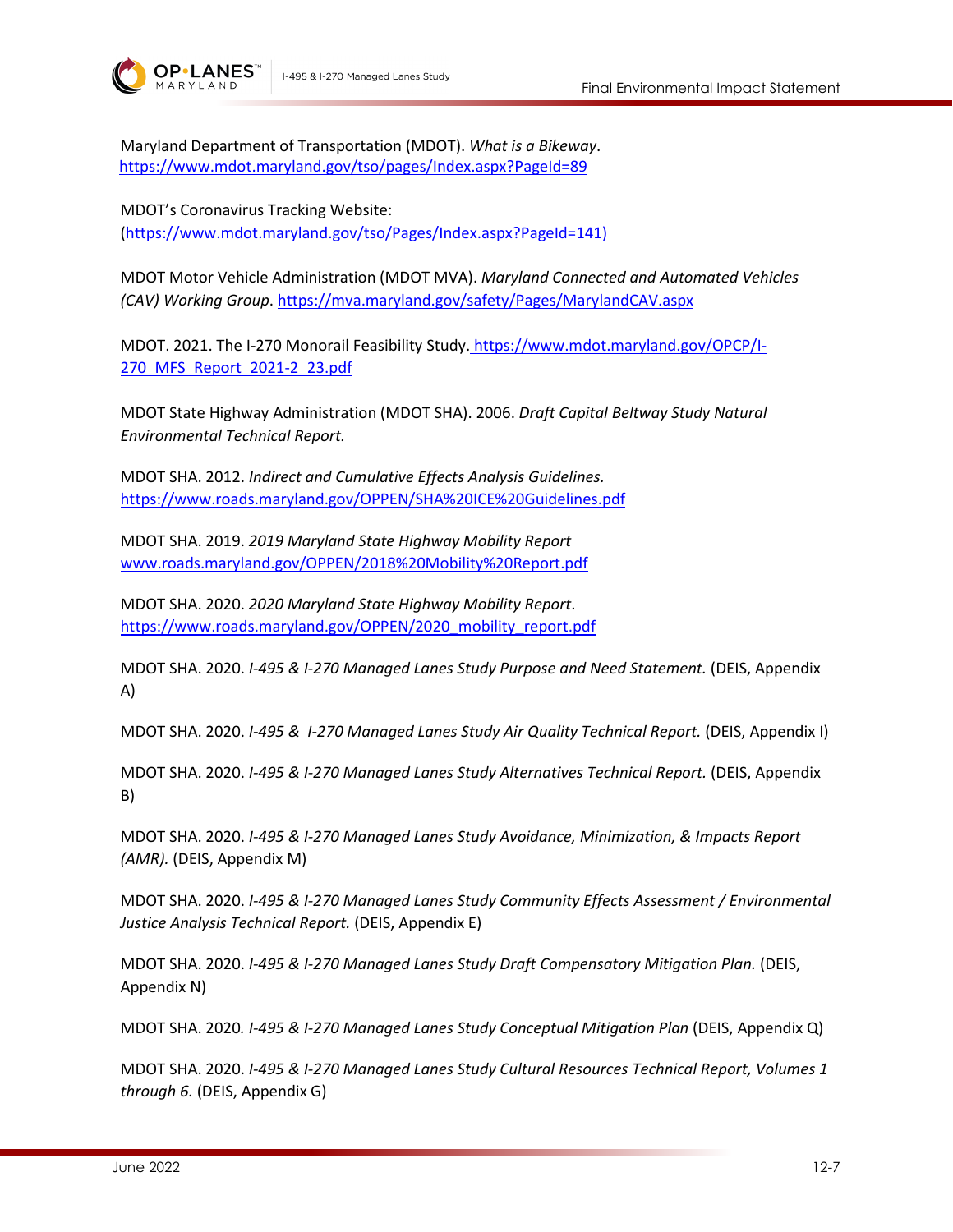

MDOT SHA. 2020. *I-495 & I-270 Managed Lanes Study Draft Section 4(f) Evaluation.* (DEIS, Appendix F)

MDOT SHA. 2020*. I-495 & I-270 Managed Lanes Study Draft Section 106 Programmatic Agreement*  (DEIS, Appendix H)

MDOT SHA. 2020. *I-495 & I-270 Managed Lanes Study Environmental Resource Mapping* (DEIS, Appendix D)

MDOT SHA. 2020. *I-495 & I-270 Managed Lanes Study Hazardous Materials Technical Report.* (DEIS, Appendix K)

MDOT SHA. 2020. *I-495 & I-270 Managed Lanes Study Indirect and Cumulative Effects Technical Report.* (DEIS, Appendix O)

MDOT SHA. 2020. *I-495 & I-270 Managed Lanes Study Natural Resources Technical Report.* (DEIS, Appendix L)

MDOT SHA. 2020. *I-495 & I-270 Managed Lanes Study Noise Analysis Technical Report.* (DEIS, Appendix J)

MDOT SHA. 2020. *I-495 & I-270 Managed Lanes Study Public Involvement & Agency Coordination Technical Report.* (DEIS, Appendix P)

MDOT SHA. 2020. *I-495 & I-270 Managed Lanes Study Traffic Technical Report.* (DEIS, Appendix C)

MDOT SHA. 2021. *I-495 & I-270 Managed Lanes Study Traffic Evaluation Memorandum: Alternative 9 – Phase 1 South.* (SDEIS, Appendix A)

MDOT SHA. 2021. *I-495 & I-270 Managed Lanes Study COVID-19 Travel Analysis and Monitoring Plan*  (SDEIS, Appendix B).

MDOT SHA. 2021. *I-496 & I-270 Managed Lanes Study Compensatory Stormwater Mitigation Plan (July 12, 2021)* (SDEIS, Appendix C)

MDOT SHA. 2021. *I-496 & I-270 Managed Lanes Study Environmental Resource Mapping* (SDEIS, Appendix D).

MDOT SHA. 2021. *I-495 & I-270 Managed Lanes Study Noise Analysis Technical Report Addendum (July 2021).* (SDEIS, Appendix E).

MDOT SHA. 2021. *I-495 & I-270 Managed Lanes Study Natural Resources Impact Tables: Alternative 9 – Phase 1 South.* (SDEIS, Appendix F).

MDOT SHA. 2021. *I-495 & I-270 Managed Lanes Study Wetland and Floodplain Statement of Findings July 2021.* (DEIS, Appendix G).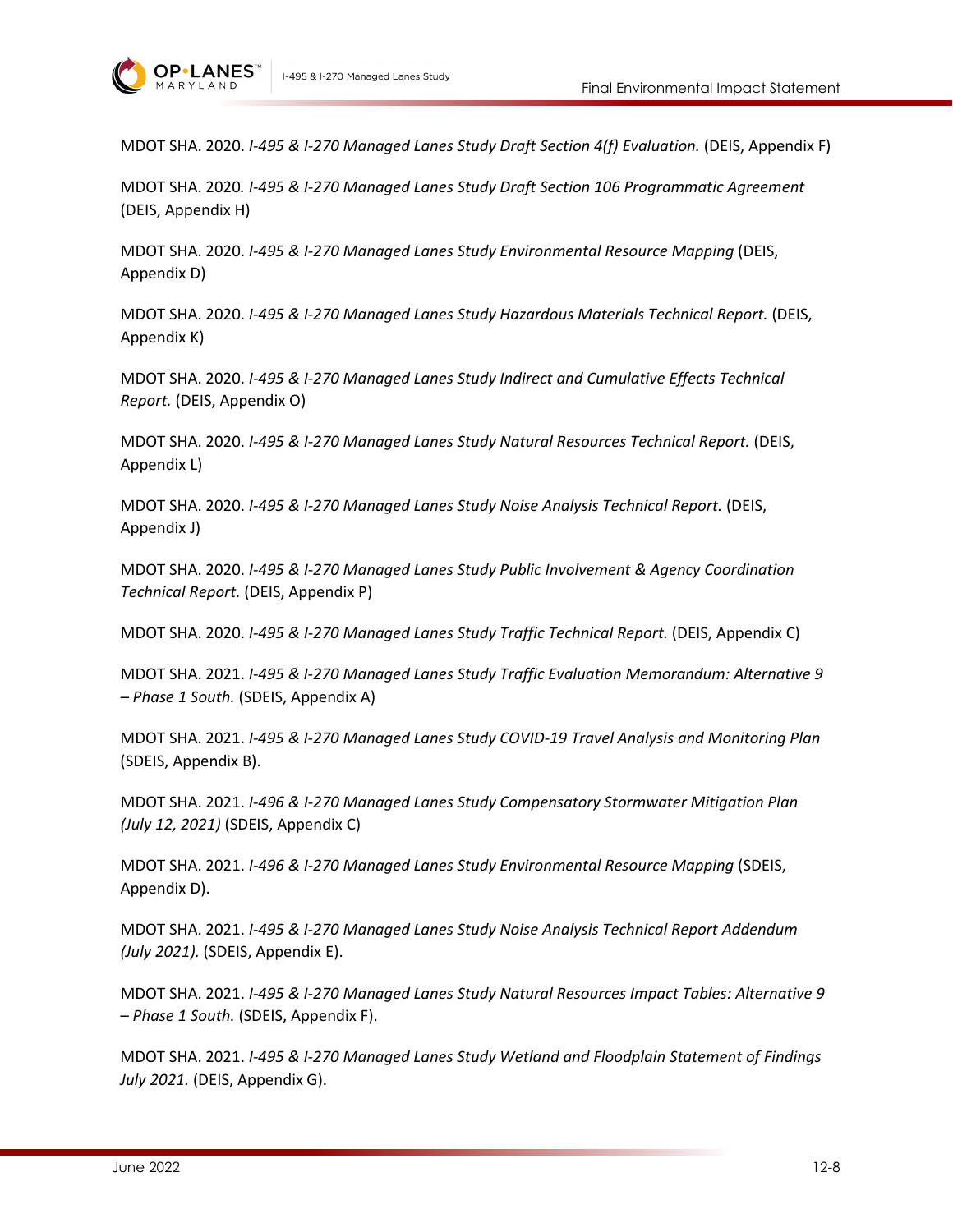

MDOT SHA. 2021. *I-495 & I-270 Managed Lanes Study Rare, Threatened and Endangered Species and Plant Survey Reports.* (SDEIS, Appendix H)

MDOT SHA. 2021. *I-495 & I-270 Managed Lanes Study Limited Phase 1 Environmental Site Assessment Phase 1 South.* (SDEIS, Appendix I)

MDOT SHA. 2020. *Highway Noise Abatement Planning and Engineering Guidelines*.

MDOT Maryland Transit Administration. MARC Cornerstone Plan: [https://www.mta.maryland.gov/transit-projects\](https://www.mta.maryland.gov/transit-projects/)

Maryland EJScreen Mapper. [https://p1.cgis.umd.edu/mdejscreen/.](https://p1.cgis.umd.edu/mdejscreen/)

Maryland House Bill 991 (HB0991). May 30, 2021. *Tree Solutions Now Act.*

Maryland Natural Heritage Program. 2019. Rare, Threatened, and Endangered Plants of Maryland, C. Frye Ed., Maryland Department of Natural Resources, 580 Taylor Avenue, Annapolis, MD 21401. DNR 03-031319-136

Maryland Natural Resources Code Ann. §5-103.

Maryland Natural Resources Code Ann. §5-1601-1613.

Maryland State Department of Education (MSDE). 2021. *Free and Reduced-Price Meal Statistics for School Year 2019-2020.* [https://marylandpublicschools.org/programs/pages/school-community](https://marylandpublicschools.org/programs/pages/school-community-nutrition/freereducedpricemealstatistics.aspx)[nutrition/freereducedpricemealstatistics.aspx](https://marylandpublicschools.org/programs/pages/school-community-nutrition/freereducedpricemealstatistics.aspx)

Maryland Transportation Authority. ALB 270 Toll Setting Information. <https://mdta.maryland.gov/ALB270TollSetting/>

Metropolitan Washington Council of Governments (MWCOG). Long-Range Plan Task Force. <https://www.mwcog.org/committees/lrptf/>

MWCOG. 2021a. *Commercial Construction Indicators: 2020 Development Projects Report*. <https://www.mwcog.org/documents/commercialconstruction/>

Moser, M. L. and M.E. Terra. 1999. Low light as a possible impediment to river herring migration. Final Report to N.C. Department of Transportation, Raleigh, N.C., 112 p.

Montgomery County. Vision Zero.<https://www.montgomerycountymd.gov/visionzero/index.html>

Montgomery County/Maryland-National Capital Park and Planning Commission (M-NCPPC). MCATLAS[. http://www.mcatlas.org/viewer/.](http://www.mcatlas.org/viewer/)

Montgomery Planning. 2012. *Special Protection Areas (SPA)*. [http://www.montgomeryplanning.org/environment/spa/index.shtm.](http://www.montgomeryplanning.org/environment/spa/index.shtm)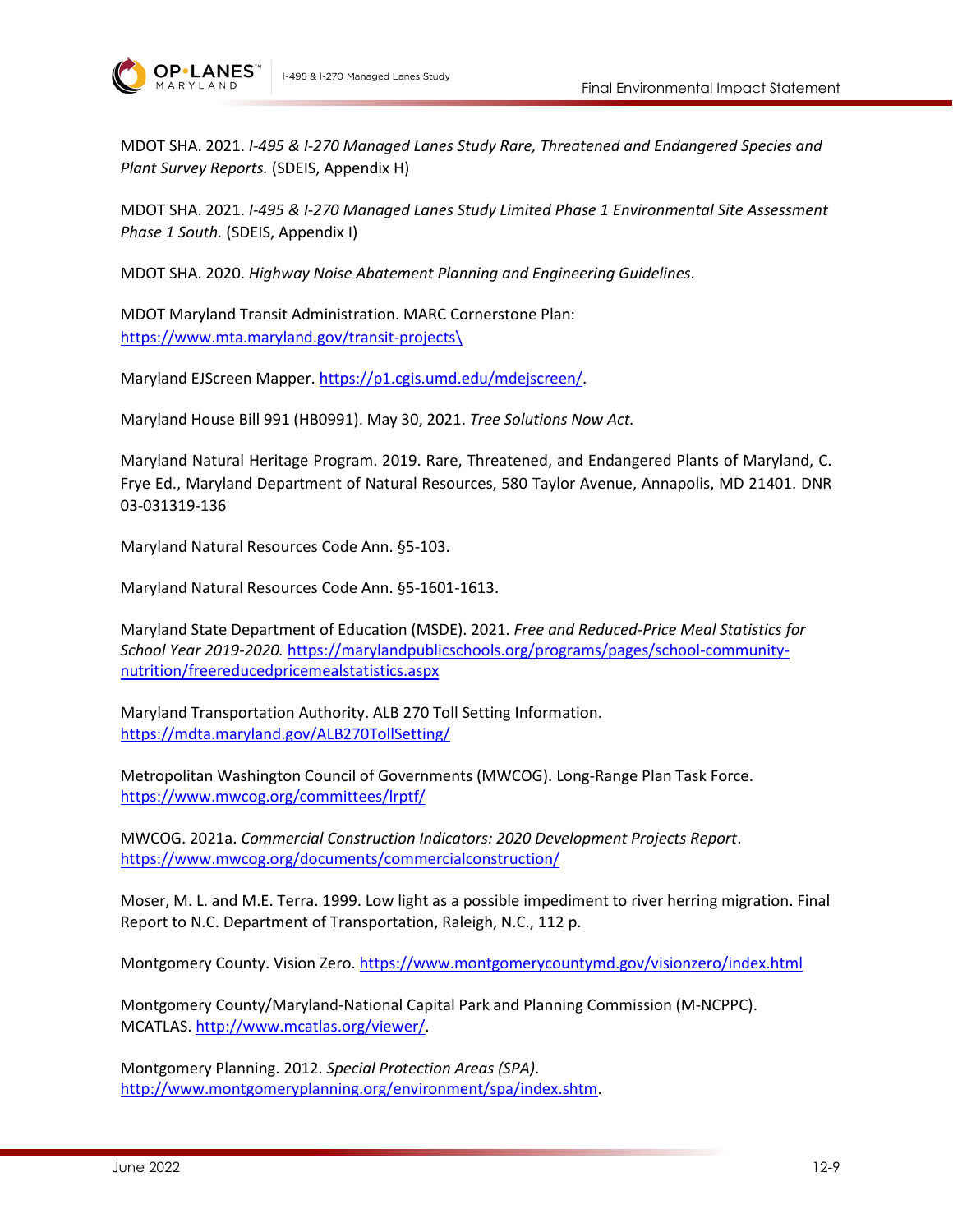



Montgomery Planning. 2021. *Compact Growth*. [https://montgomeryplanning.org/planning/master](https://montgomeryplanning.org/planning/master-plan-list/general-plans/thrive-montgomery-2050/compact-growth-2050/)[plan-list/general-plans/thrive-montgomery-2050/compact-growth-2050/.](https://montgomeryplanning.org/planning/master-plan-list/general-plans/thrive-montgomery-2050/compact-growth-2050/)

National Capital Region Transportation Planning Board (NCRTPB). 2018. *Air Quality Conformity Analysis of Visualize 2045 and the RY 2019-2024 Transportation Improvement Program.*  [https://www.mwcog.org/visualize2045/document-library/.](https://www.mwcog.org/visualize2045/document-library/)

NCRTPB. 2018. *FY 2019-2024 Transportation Improvement Program for the National Capital Region.*  [https://www.mwcog.org/visualize2045/document-library/.](https://www.mwcog.org/visualize2045/document-library/)

NCRTPB. 2018. *Visualize 2045: A Long-Range Transportation Plan for the National Capital Region.*  <https://www.mwcog.org/visualize2045/document-library/>

National Park Service (NPS). 2010. Director's Order 77-1: Wetland Protection

NPS. Director's Order 77-2: Floodplain Management.

NPS. Director's Order 87D: Non-NPS Roads.

NPS. 2016. Procedural Manual #77-1: Wetland Protection.

NPS. 2017. *Environmental Assessment (EA) for the Wetland Restoration Action Plan (WRAP) for Catoctin Mountain Park, Chesapeake & Ohio Canal National Historical Park, Harpers Ferry National Historical Park, Monocacy National Battlefield.*

The Nature Conservancy. 2005. *Discover the Potomac Gorge: A National Treasure*. Available at: <https://www.nps.gov/grfa/planyourvisit/upload/Potomac%20Gorge%20brochure%20B.pdf> [Accessed 3 March 2020].

Nightingale, B and C Simenstad. 2001. *Overwater structures: Marine issues. Aquatic Habitat Guidelines: An integrated approach to marine, freshwater, and riparian habitat protection and restoration*. Prepared for Washington Department of Fish and Wildlife, Washington Department of Ecology and Washington State Department of Transportation by University of Washington, Seattle, Washington.

OpLanes Maryland. I-270 from I-370 to I-70 Pre-NEPA. [https://oplanesmd.com/i270-environmental/.](https://oplanesmd.com/i270-environmental/)

OpLanes Maryland. Resources. [https://oplanesmd.com/environmental/resources.](https://oplanesmd.com/environmental/resources)

Pew Research Center. 2022. COVID-19 Pandemic Continues To Reshape Work in America. https://www.pewresearch.org/social-trends/2022/02/16/covid-19-pandemic-continues-to-reshape -work-in-america/

Popper, A. N. 2003. Effects of anthropogenic sounds on fishes. Fisheries 28: 24–31.

Popper, A. N., D. T. T. Plachta, D. A. Mann, and D. Higgs. 2004. Response of clupeid fish to ultrasound: a review. Ices Journal of Marine Science 61: 1057–1061.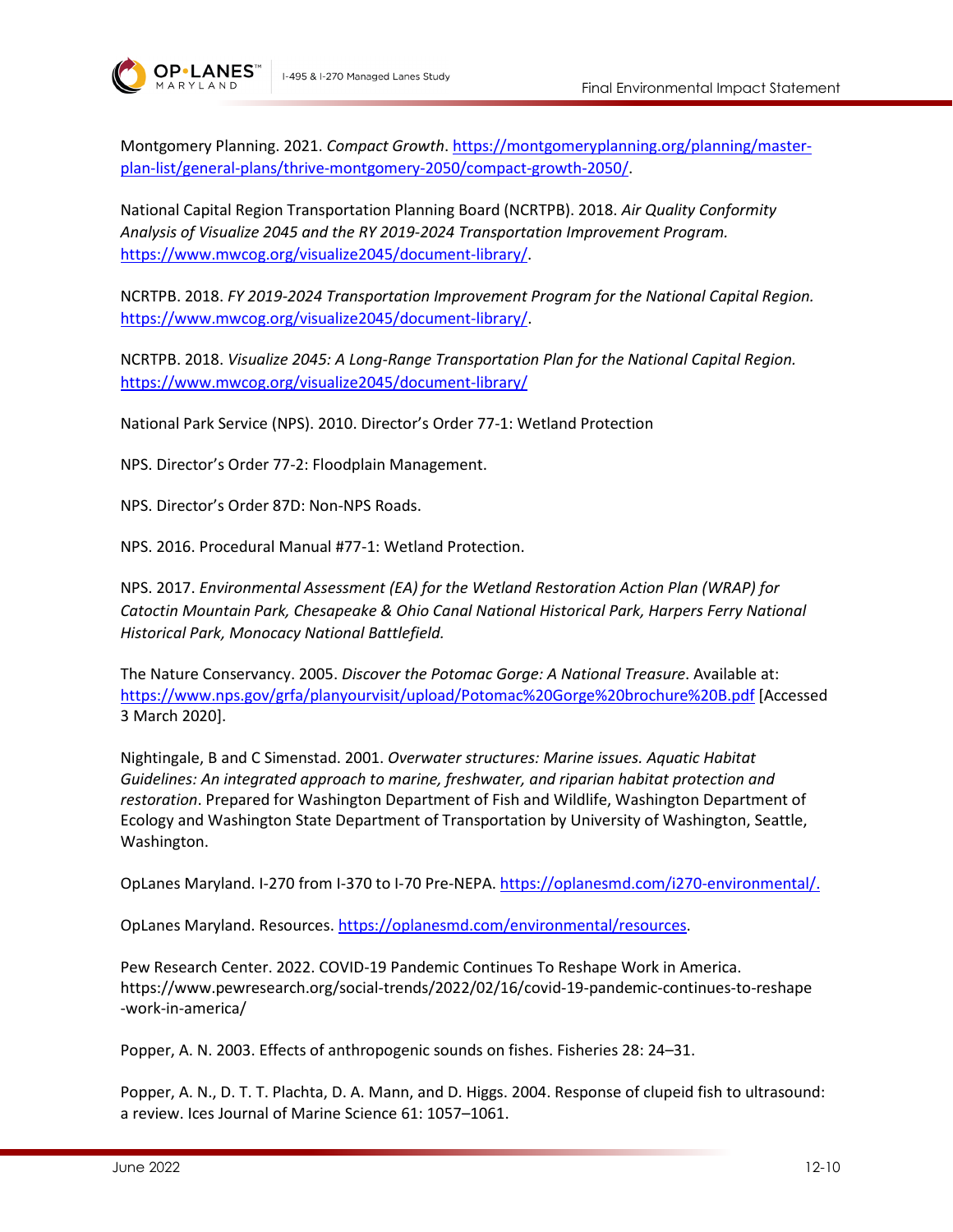

**OP**·LANE:

Raynault, Eloisa and Ed Christopher. 2013. "How Does Transportation Affect Public Health?" Public Roads Magazine, Vol. 76 No. 6. Accessed at [https://highways.dot.gov/public-roads/mayjune-](https://highways.dot.gov/public-roads/mayjune-2013/how-does-transportation-affect-public-health)[2013/how-does-transportation-affect-public-health.](https://highways.dot.gov/public-roads/mayjune-2013/how-does-transportation-affect-public-health)

Stormwater Management Act of 2007. Title 4, Subtitle 201.1(B).

Townsend, John F. 2019.*Natural Heritage Resources of Virginia: Rare Plants*. Natural Heritage Technical Report 19-15. Virginia Department of Conservation and Recreation, Division of Natural Heritage, Richmond, Virginia. Unpublished report. March 2019. 57 pages plus appendices

Transportation Research Board. *Highway Capacity Manual*. Sixth Edition.

Transportation Research Board. 2017. *Empirical Study of the Variation of Value of Travel Time and Reliability*.<https://trid.trb.org/view/1437986>

Transportation Research Board. Regional Travel Survey, 2020 https://www.mwcog.org/newsroom/2020/10/21/survey-provides-detailed-look-at-17m-trips-takenper-day-by-area-residents/

Trombulak, S.C. and C.A. Frissell. 2001. Review of Ecological Effects of Roads on Terrestrial and Aquatic Communities. Conservation Biology. 14(1):18-30.

University of Washington eScience Institute. 2019. *I-405 Express Toll Lanes: Usage, Benefits, and Equity*. Prepared for the Washington State Department of Transportation (WSDOT). https://www.wsdot.wa.gov/publications/fulltext/design/ConsultantSrvs/I-405ExpressTollLanes.pdf

US Army Corps of Engineers (USACE). 1987. *Wetlands Delineation Manual*, Y-87-I (Environmental Laboratory).

USACE. 2007. *Unified Stream Methodology for use in Virginia, January 2007.* 

USACE. 2020. *Maryland Stream Mitigation Framework Calculator Beta Version May 11, 2020*.

US Census Bureau (Census) 2010. *2010 Census Urban Area Reference Maps*. [https://www.census.gov/geo/maps/dc10map/UAUC\\_RefMap/ua/ua92242\\_washington\\_dc--va--md](https://www.census.gov/geo/maps/dc10map/UAUC_RefMap/ua/ua92242_washington_dc--va--md)

US Department of Agriculture Natural Resources Conservation Service (USDA NCRS). 2010. *From the Surface Down, An Introduction to Soil Surveys for Agronomic Use, Second Edition*. [https://www.nrcs.usda.gov/Internet/FSE\\_DOCUMENTS/nrcs142p2\\_053238.pdf](https://www.nrcs.usda.gov/Internet/FSE_DOCUMENTS/nrcs142p2_053238.pdf)

US Department of Agriculture Natural Resources Conservation Service (USDA NCRS). 2018. *Web Soil Survey*.

US Department of Housing and Urban Development (HUD). 2021. *Multifamily Assistance & Section 8 Contracts Database*[. https://www.hud.gov/program\\_offices/housing/mfh/exp/mfhdiscl](https://www.hud.gov/program_offices/housing/mfh/exp/mfhdiscl)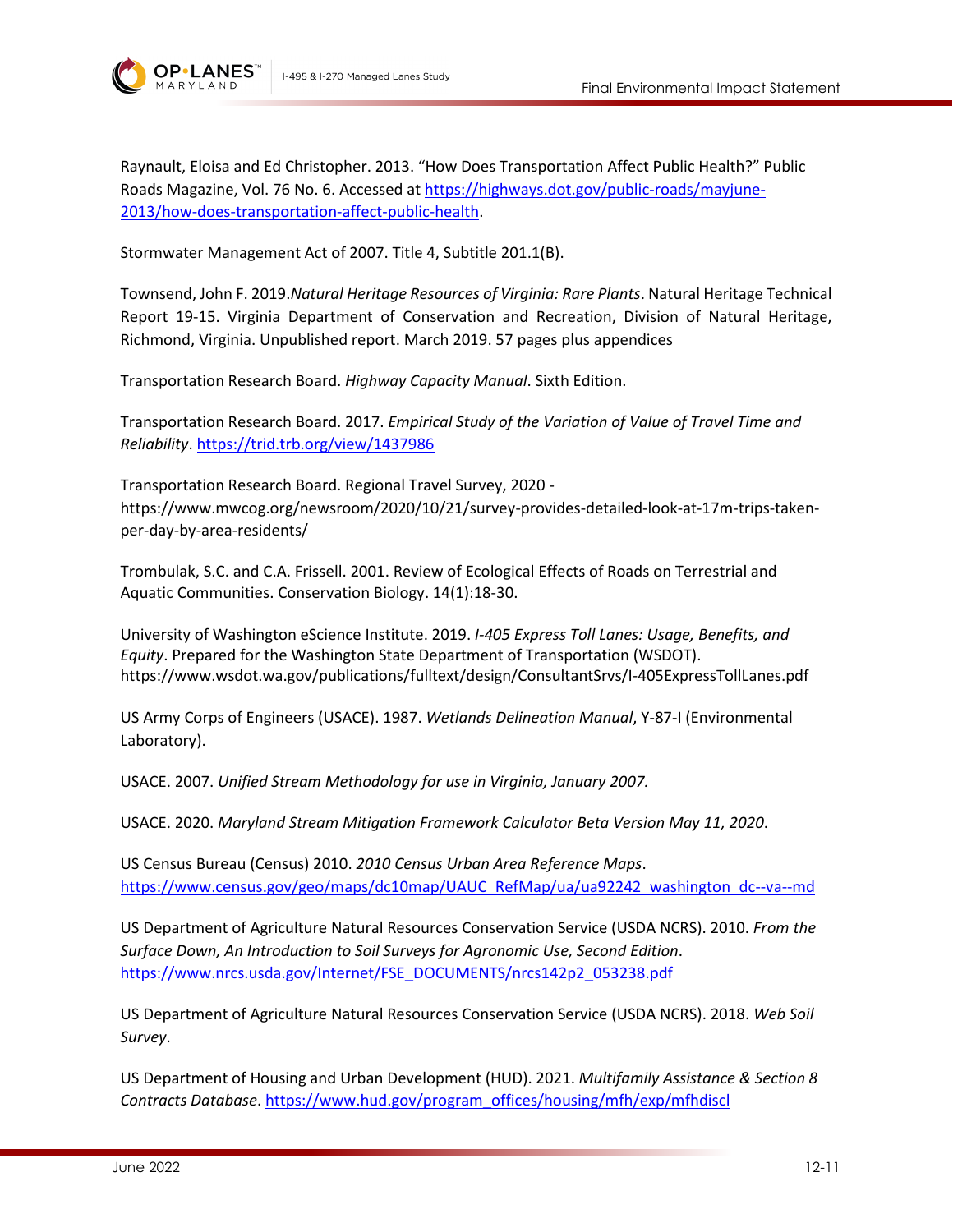



US Department of Transportation (USDOT) Order 5610.2(a), *Actions to Address Environmental Justice in Minority Populations and Low-Income Populations.*

USDOT Order 5650.2*, Floodplain Management and Protection*.

USDOT, FHWA, USDOT, Federal Transit Administration, Maryland Transit Administration, and Maryland State Highway Administration (US Department of Transportation et al.). 2009. *I-270/US 15 Multimodal Corridor Study Alternatives Analysis/Environmental Assessment*. www.i270multimodalstudy.com/environmental-studies/aaea.html.

US DOT. 2012. Executive Order 5610.2(a). *Actions to Address Environmental Justice in Minority Populations and Low-Income Populations.* [https://www.transportation.gov/transportation](https://www.transportation.gov/transportation-policy/environmental-justice/department-transportation-order-56102a)[policy/environmental-justice/department-transportation-order-56102a](https://www.transportation.gov/transportation-policy/environmental-justice/department-transportation-order-56102a)

US Environmental Protection Agency (USEPA). Nonattainment Areas for criteria Pollutants (Green Book)<https://www.epa.gov/green-book>

USEPA. MOVES2014b and CAL3QHC. [https://www.epa.gov/moves/latest-version-motor-vehicle](https://www.epa.gov/moves/latest-version-motor-vehicle-emission-simulator-moves#SIP)[emission-simulator-moves#SIP](https://www.epa.gov/moves/latest-version-motor-vehicle-emission-simulator-moves#SIP)

USEPA. Mobile Source Pollution and Related Health Effects https://www.epa.gov/mobile-sourcepollution

USEPA. Navigable Protections Rule 2021*. Navigable Waters Protection Rule to Define Wasters of the United States.*

USEPA. (81 FR 580100. 2016. *Fine Particulate Matter National Ambient Air Quality Standards: State Implementation Plan Requirements* [\(https://www.gpo.gov/fdsys/pkg/FR-2016-08-24/pdf/2016-](https://www.gpo.gov/fdsys/pkg/FR-2016-08-24/pdf/2016-18768.pdf) [18768.pdf\)](https://www.gpo.gov/fdsys/pkg/FR-2016-08-24/pdf/2016-18768.pdf).

USEPA. 2015. *Using MOVES2014 in Project-Level Carbon Monoxide Analyses*. <https://nepis.epa.gov/Exe/ZyPdf.cgi?Dockey=P100M2FB.pdf>

US Fish and Wildlife Service (USFWS). 2007. Indiana Bat (Myotis sodalis) Draft Recovery Plan: First Revision. U.S. Fish and Wildlife Service, Fort Snelling, MN. 258 pp.

USFWS. 2016. *Revised Programmatic Biological Opinion for Transportation Projects in the Range of the Indiana Bat and Northern Long-Eared Bat.* USFWS, Bloomington, Minnesota.

USFWS. 2018a. Threatened Species Status for the Yellow Lance; Final Rule. 83. Fed. Reg. 14189. (May 3, 2018).

USFWS. 2018b. Species Status Assessment Report for the Yellow Lance (Elliptio lanceolata). Species Status Assessment Reports. Version 1.3. January, 2018. Raleigh Ecological Services Field Office.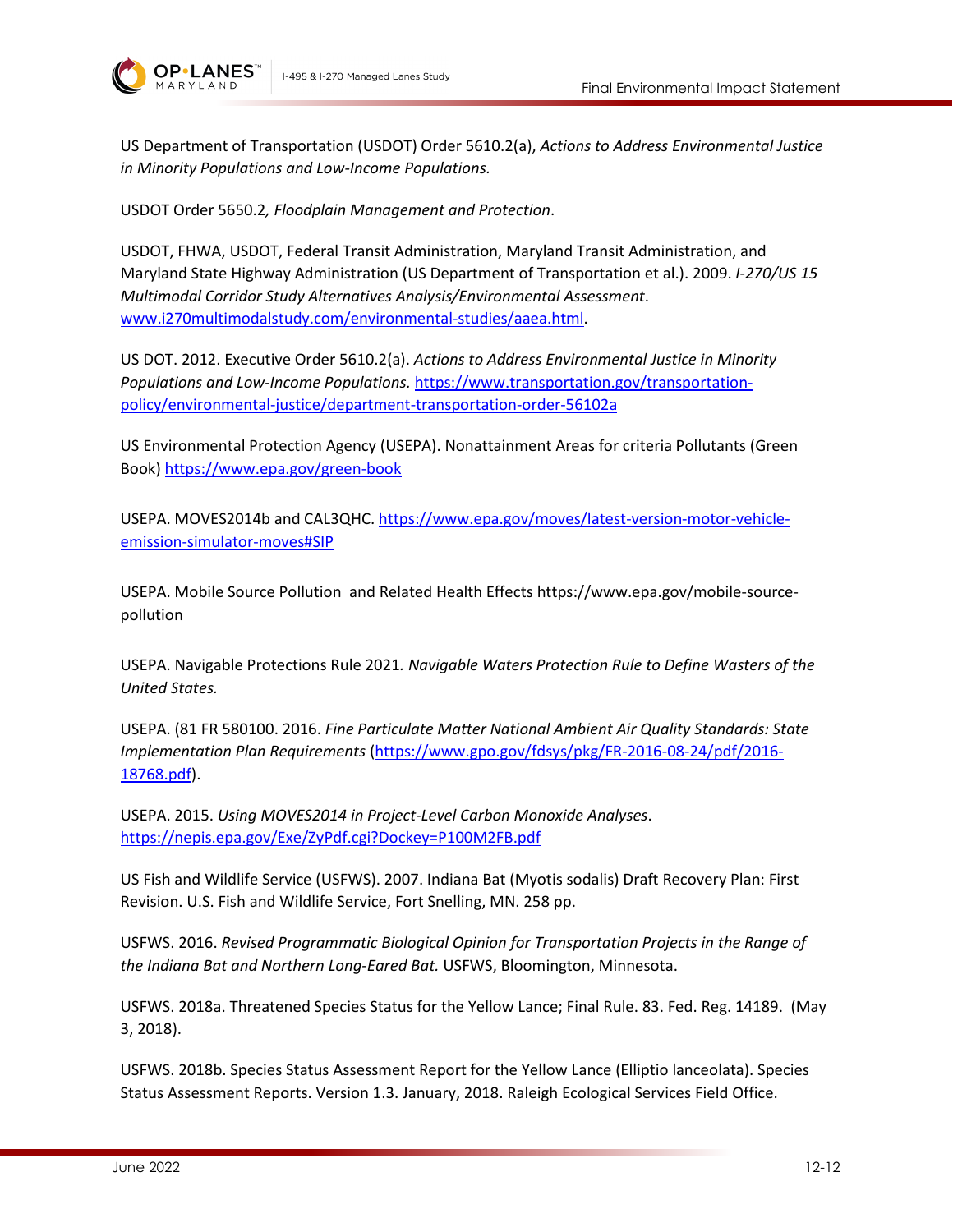



USFWS. 2018c. Programmatic Biological Opinion for Transportation Projects in the Range of the Indiana Bat and Northern Long-eared Bat. US Fish and Wildlife Service Midwest Regional Office, Bloomington, MN. 157pp

USFWS. 2019a. Koppie, C.A, MD Peregrine Falcon Nest Survey

USFWS. 2019b. Fish Passage Engineering Design Criteria.

USFWS, Northeast Region R5, Hadley, Massachusetts.

US Geological Survey. 2017. National Water Information System.

Virginia Department of Environmental Quality (VDEQ). 1992. Virginia Erosion and Sediment Control Handbook. <https://www.deq.virginia.gov/water/stormwater/esc-handbook>

VDEQ. 2005. *Wellhead Protection Program*.

VDEQ. 2018. Virginia Water Protection Compliance Program. <https://www.deq.virginia.gov/Programs/Water/WetlandsStreams/Compliance.aspx>

VDEQ. 2014. Virginia Erosion and Sediment Control Law: Virginia Erosion and Sediment Control Regulations and Certification Regulations.

[https://www.deq.virginia.gov/Portals/0/DEQ/Water/StormwaterManagement/Erosion\\_Sediment\\_Co](https://www.deq.virginia.gov/Portals/0/DEQ/Water/StormwaterManagement/Erosion_Sediment_Control_Handbook/ESC_Handbook_Law_Regulations.pdf) ntrol Handbook/ESC Handbook Law Regulations.pdf.

Virginia Department of Transportation (VDOT). 2017. *Drainage Manual*. Available at: <http://www.virginiadot.org/business/locdes/hydra-drainage-manual.asp>

VDOT. *2018. Highway Traffic Noise Impact Analysis Guidance Manual. [https://virginiadot.org/projects/resources/noisewalls/Highway\\_Traffic\\_Noise\\_Impact\\_Analysis\\_Guida](https://virginiadot.org/projects/resources/noisewalls/Highway_Traffic_Noise_Impact_Analysis_Guidance_Manual_v8.pdf) [nce\\_Manual\\_v8.pdf](https://virginiadot.org/projects/resources/noisewalls/Highway_Traffic_Noise_Impact_Analysis_Guidance_Manual_v8.pdf)*

VDOT. 2021. I-495 American Legion Bridge Transit/TDM Plan. https://www.drpt.virginia.gov/media/3375/i495 alb\_transittdm\_study\_finalreport\_030521\_combine d.pdf

Virginia Department of Education (VDOE). 2021. *National School Lunch Program Free and Reduced Price Eligibility Reports by School for 2019-2020*. <https://www.doe.virginia.gov/support/nutrition/statistics/index.shtml>

Virginia Department of Forestry (VDOF). 2014. Virginia Forest Cover dataset.

Washington Area Bus Transformation Project. <https://bustransformationproject.com/resources/public-survey-results/>